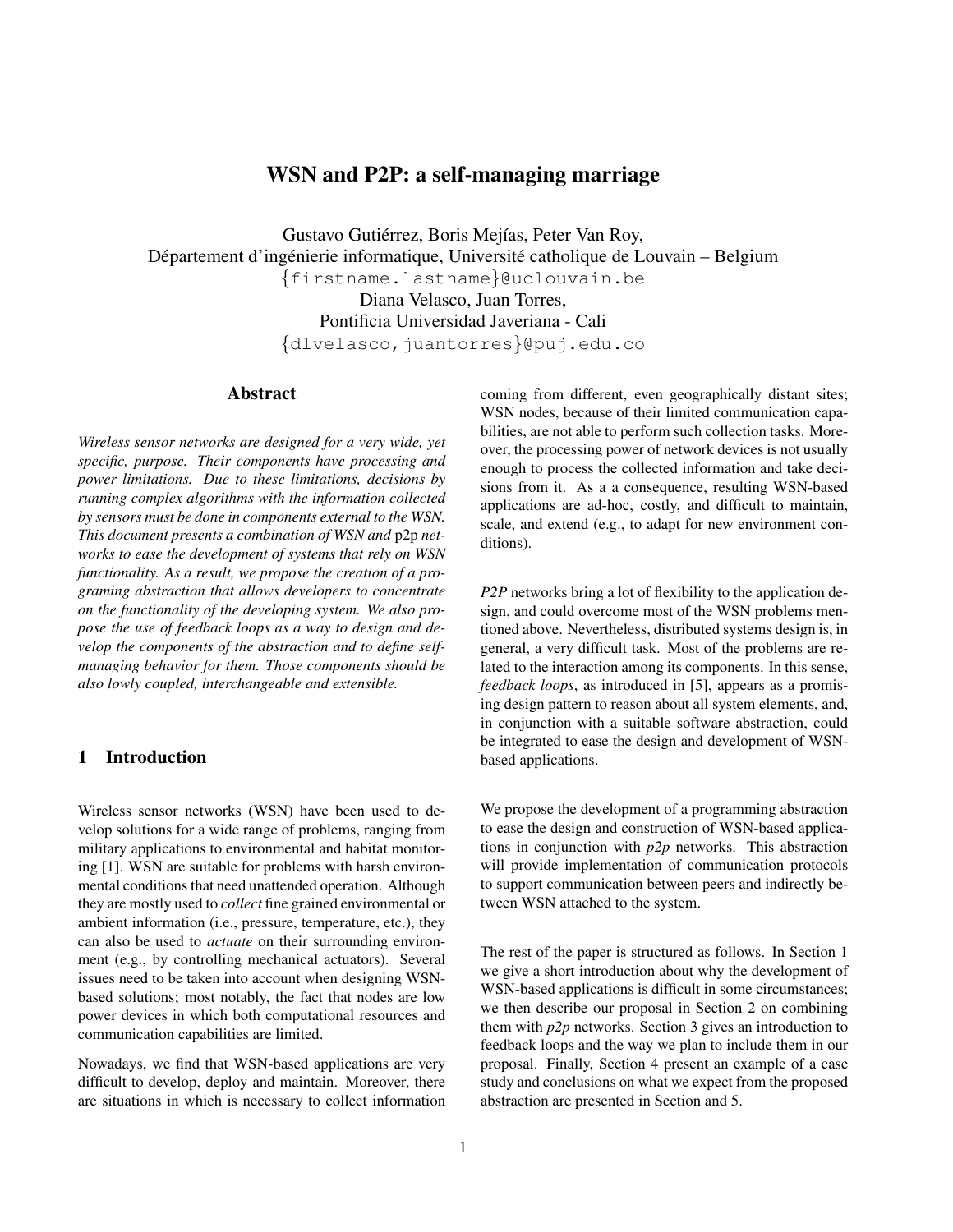## 2 Combining *p2p* and *wireless sensor networks*

As hinted in the introduction, *p2p* networks can be a good complement of WSN in application development. On one side, *p2p* are well suited to communicate high-end nodes with considerable computational power. On the other side, WSN are best suited to capture environmental or ambient information in extreme conditions. The problem then consists in integrating both architectures to cooperate for a given functionality.

To build an abstraction that allows for the construction of systems on its top, two aspects should be considered. First, the distribution support built in the abstraction must be orthogonal to the functionality provided by the intended application. In this way, we expect to provide a generic platform for application development. This is why we do not go into details of the WSN nor the *p2p* system. Second, the abstraction should offer different modules for general purposes. For instance, as communication between nodes is done by message passing, different broadcast implementations should be available.

Every component implementation will be designed using the feedback loop abstraction (to be discussed in Section 3). This should favor a number of desirable features: lowcoupled design among them, reuse, extensibility and extensive use of multi-core hardware architectures. More importantly, it will provide autonomous control to the system, being able to monitor and correct itself, increasing its selfmanagement.

By doing minor assumptions on the interaction between *p2p* and WSN nodes, it is possible to guarantee that the abstraction provides the enough flexibility to be adaptable to different WSN functionalities. Indeed, there is no restriction in the way the WSN is set up, for instance, nodes in it might run different software [3, 2]. These assumptions comprise:

- Nodes in the *p2p* network may have, or not, a WSN attached.
- They communicate with its WSN by asynchronous message passing.

Figure 1 depicts an example of the structure of a running application, in which a *p2p* network (with nodes labeled *A, B, C, M, N*) cooperates with three WSN (labeled *1, 2, 3*). Nodes *A, B,* and *C* are connected to WSNs *WSN 2, WSN 1*, and *WSN 3*, respectively. Nodes *M* and *N* are not attached to any WSN but are intended to process the information collected through *A, B* and *C*. Connections between nodes represent communication by asynchronous message passing.



**Figure 1. Structure example**

In particular, we use dashed lines to represent that communication between both nodes is not constant. This means, for instance, that node *A* may join or leave the network at any given time.

Assumptions previously listed comprise, for instance, the case when a given *p2p* node, based on processed information, changes the way in which nodes inside the WSN behave. This feature is very interesting since allows the complete system to adapt by itself to environment changes. For example, suppose that *WSN 1* monitors temperature on its surrounding and sends the resulting value to *B*, after some processing node *B* determines that given the value reported for the temperature is crucial to measure humidity. *B* does this by sending a message back to *WSN 1* asking it to measure the new variable. This case is possible only if the underlying hardware in *WSN 1* is able to do that.

No constant communication is possible because the resulting *p2p* network should be open. That means, nodes can join the network at any time. The case in which mobile sensors, like described in [2], is also supported. One sensor node can migrate from one WSN to other, just because it is in some vehicle (e.g., in a bird, in the water, etc.). Disconnection of nodes may happen suddenly without respect any protocol.

#### 3 Feedback loops

One of the advantages of the proposed approach is that it provides two levels of abstraction to simplify system development. The first one is at the WSN level, in which hardware decisions play an important role for electronic engineers. All the problems related with wireless nodes and communication at this level are not propagated to other levels in the design. The second level is at the high level computing interface, which consists of a *p2p* network that allows to process the information collected at the WSN level,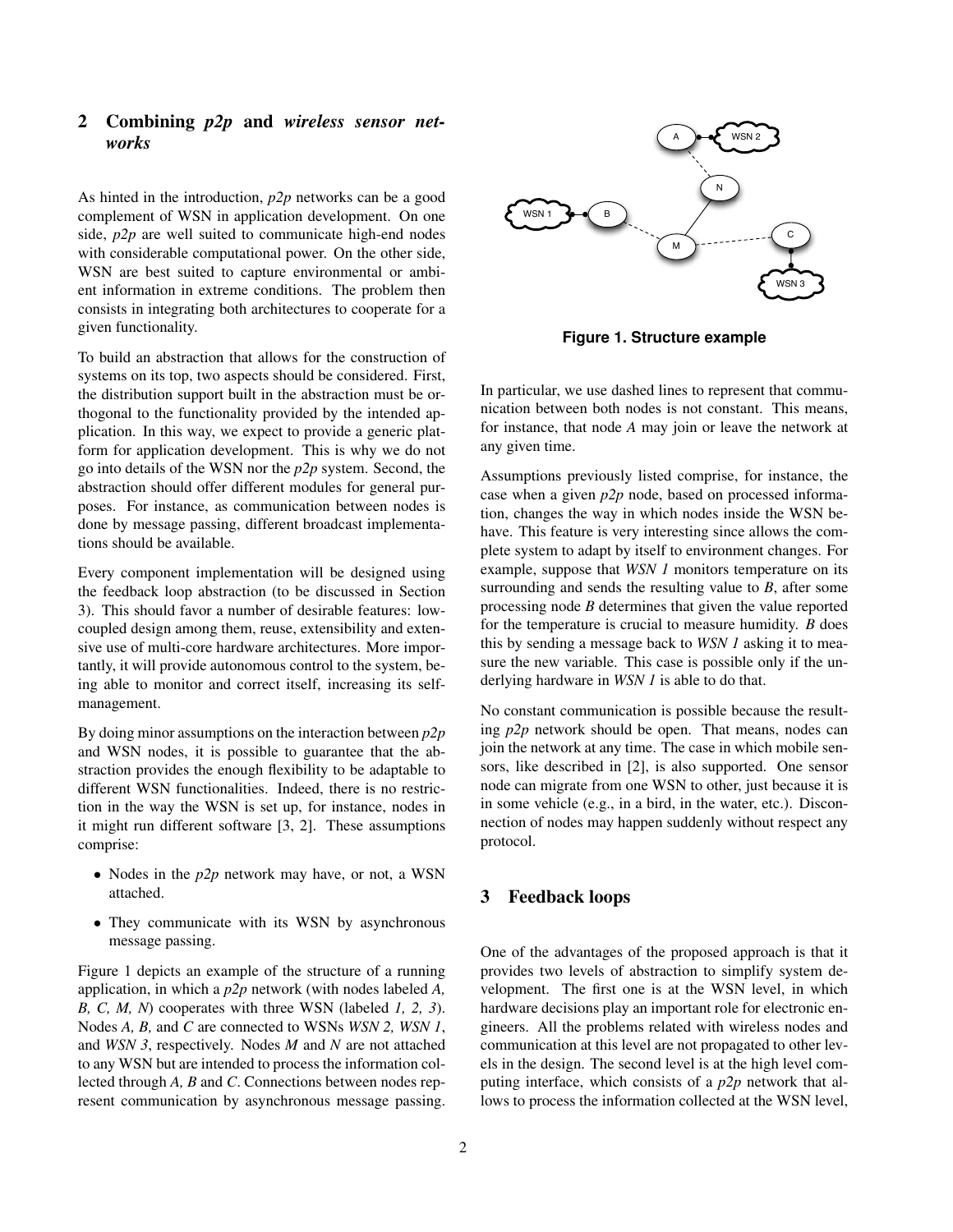possibly by taking actions. One purpose of this abstraction is narrowed towards unattended operation. The initiative is to design a self-managing system capable to maintain itself despite environment changes by using feedback loops.

Feedback loops allow to model different kinds of systems. They have been introduced in [5] as a way to model software and, in particular, self-managing systems. A system description is made up of four parts: (1) a *subsystem*, which is the main component; (2) an agent that *monitors* the subsystem; (3) a *correcting* agent, which depending on the information received from monitor agents can calculate the corrective actions to take if needed; (4) an agent that *applies* the mentioned correcting actions back to the *subsystem*. This abstraction is highly concurrent because each component may run as a separate process or agent. Abstraction in feedback loops is also an example of a looselycoupled system in which components play a well defined role and can be added or replaced to adapt or change system behavior.

Every component of the feedback loop can be a feedback loop itself. For instance, a simple distributed application modelled as a feedback loop would need a *failure detector* as the monitoring component. When the monitor triggers a failure event, the application will need to trigger a corrective action to tolerate the failure and continue working. The failure detector can also be modelled as a feedback loop. First of all, the detector needs a *keep alive* message. In order to do this, a ping message is sent to the other node participating in the communication session. This *ping* message is one actuator of the loop. Once the message is sent, the detector waits for a pong message that will confirm that the other node is alive. If no pong message is received within a certain amount of time, a timeout will be triggered, which is also monitored by the system. According to the policy of the failure detector, two things could happen. A new ping message can be sent as a reaction to the timeout, or a failure event can be triggered to the larger loop, being the distributed application.

We believe that feedback loops constitute a convenient way of describing software systems at different levels of abstraction. Such levels favor simplifications both on the reasoning about distributed systems and in their development. This is because we can think of every model as an interaction between components that can be interchanged or specialized and affect the behavior of the system. Interestingly, feedback loops can be used to design the WSN networks but also to design the *p2p* network. In fact, they can be used to model from different message passing protocols to failure detector agents.

#### 4 Case Study

An interesting application for the proposed programming abstraction arises in agriculture. Cultivating crops requires special conditions such as temperature, humidity of the ground, etc. Figure 2 shows a diagram of an extensive land with crops monitored by WSN. Suppose sensors at every zone are continuously monitoring air and ground humidity (*sensing phase*). When ground becomes too dry it is necessary to start water irrigation. However, if in a near zone the conditions of pressure and air humidity indicates high chances of rain, then, irrigation can be delayed in order to save resources.

To decide whether to start irrigation or not, it is necessary to have information from adjacent zones. In this way, the node needing this information will communicate with the others peers to ask for it. The *p2p* network will deliver this information to the site needing it. Irrigation is not the most complicate scenario, there can be situations in which all peers should execute some action without exception.

Figure 3 shows a feedback loop for the example described. WSN are in charge of monitoring the agriculture area, providing information about temperature, humidity and other related values such pressure. The information is given to a *p2p* network that analyze the data in order to take a decision using the actuators to affect the state of the subsystem. Such action could involve start water irrigation or change the behaviour of the sensors to monitor different parameters, or the frequency for providing information.



**Figure 2. Field with 4 zones monitored by one WSN per zone.**